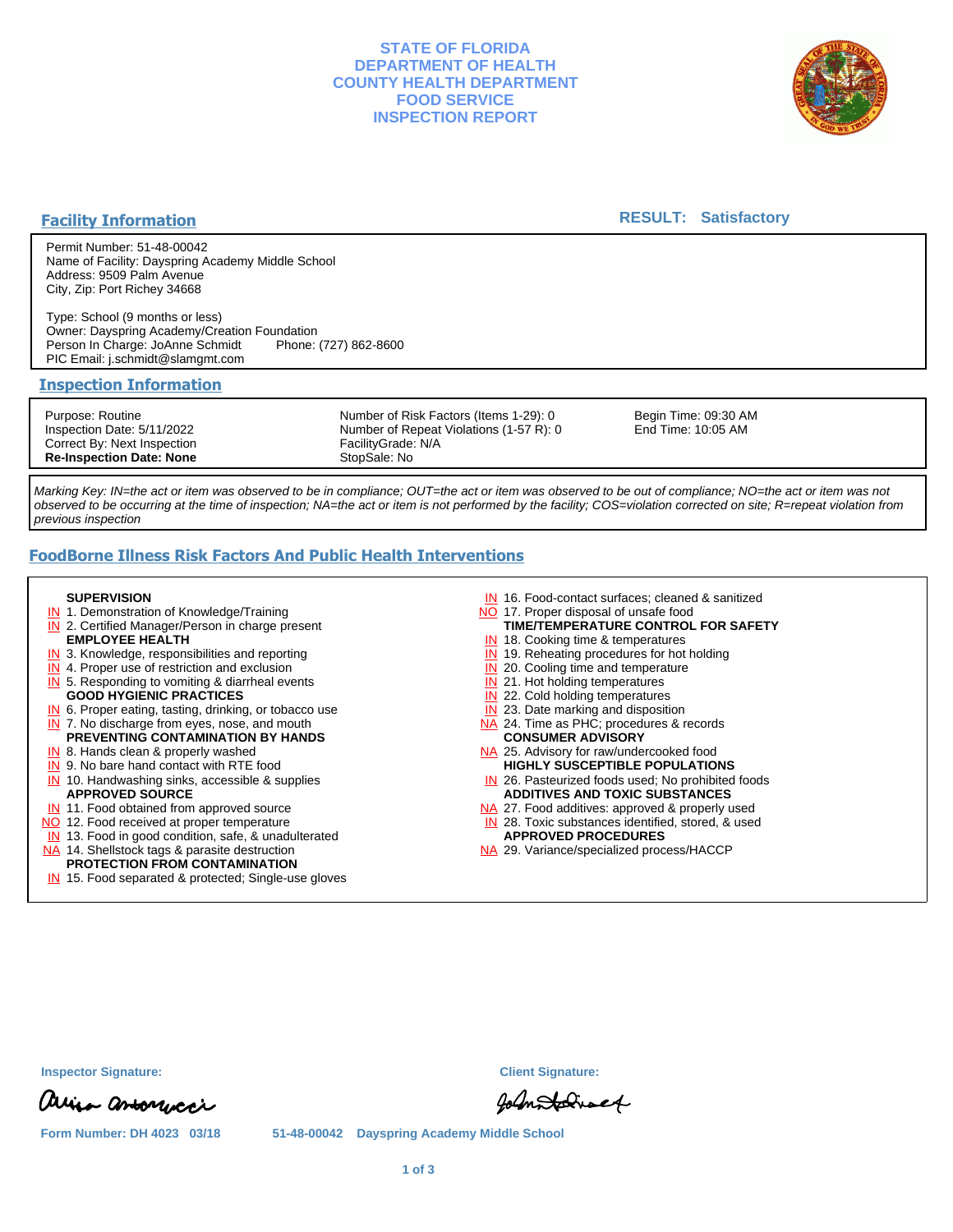# **STATE OF FLORIDA DEPARTMENT OF HEALTH COUNTY HEALTH DEPARTMENT FOOD SERVICE INSPECTION REPORT**



# **Good Retail Practices**

#### **SAFE FOOD AND WATER**

- NA 30. Pasteurized eggs used where required
- IN 31. Water & ice from approved source
- NA 32. Variance obtained for special processing
- **FOOD TEMPERATURE CONTROL**
- **IN** 33. Proper cooling methods; adequate equipment
- **IN** 34. Plant food properly cooked for hot holding
- **IN** 35. Approved thawing methods
- IN 36. Thermometers provided & accurate **FOOD IDENTIFICATION**
- IN 37. Food properly labeled; original container **PREVENTION OF FOOD CONTAMINATION**
- IN 38. Insects, rodents, & animals not present
- **IN** 39. No Contamination (preparation, storage, display)
- IN 40. Personal cleanliness
- IN 41. Wiping cloths: properly used & stored
- NO 42. Washing fruits & vegetables
	- **PROPER USE OF UTENSILS**
- IN 43. In-use utensils: properly stored
- IN 44. Equipment & linens: stored, dried, & handled
- IN 45. Single-use/single-service articles: stored & used
- NA 46. Slash resistant/cloth gloves used properly **UTENSILS, EQUIPMENT AND VENDING**
- IN 47. Food & non-food contact surfaces
- IN 48. Ware washing: installed, maintained, & used; test strips
- **OUT** 49. Non-food contact surfaces clean

#### **PHYSICAL FACILITIES**

- IN 50. Hot & cold water available; adequate pressure
- IN 51. Plumbing installed; proper backflow devices
- IN 52. Sewage & waste water properly disposed
- IN 53. Toilet facilities: supplied, & cleaned
- IN 54. Garbage & refuse disposal
- **OUT** 55. Facilities installed, maintained, & clean
- IN 56. Ventilation & lighting
- IN 57. Permit; Fees; Application; Plans

This form serves as a "Notice of Non-Compliance" pursuant to section 120.695, Florida Statutes. Items marked as "out" violate one or more of the requirements of Chapter 64E-11, the Florida Administrative Code or Chapter 381.0072, Florida Statutes. Violations must be corrected within the time period indicated above. Continued operation of this facility without making these corrections is a violation. Failure to correct violations in the time frame specified may result in enforcement action being initiated by the Department of Health.

## **Violations Comments**

Violation #49. Non-food contact surfaces clean

Maintain all coolers units in a thoroughly clean and sanitized condition. Observed strong odor at bottom of milk cooler.

Violation #55. Facilities installed, maintained, & clean Remove carpet from food preparation, food storage, or warewashing areas. Observed carpet in food storage area.

### **General Comments**

Notes- HWS: 100F, 3CS: Quat 300ppm, X2 2D RIF: Frozen, 2D RIC #1: Cheese Pizza 40F, Milk Cooler: 42F, Hot Holding Unit: Marinara Sauce 150F, Dry Storage: OK, Quat Test Strips: OK, Dumpster: OK, Mop Sink: OK.

Email Address(es): j.schmidt@slamgmt.com; gkanner@dayspringacademy.org; fnshelp@pasco.k12.fl.us; kkimble@pasco.k12.fl.us; psdavis@pasco.k12.fl.us; spawelek@pasco.k12.fl.us; j.carter@slamgmt.com

**Inspector Signature: Client Signature:**

arina amonucci

Johnstatract

**Form Number: DH 4023 03/18 51-48-00042 Dayspring Academy Middle School**